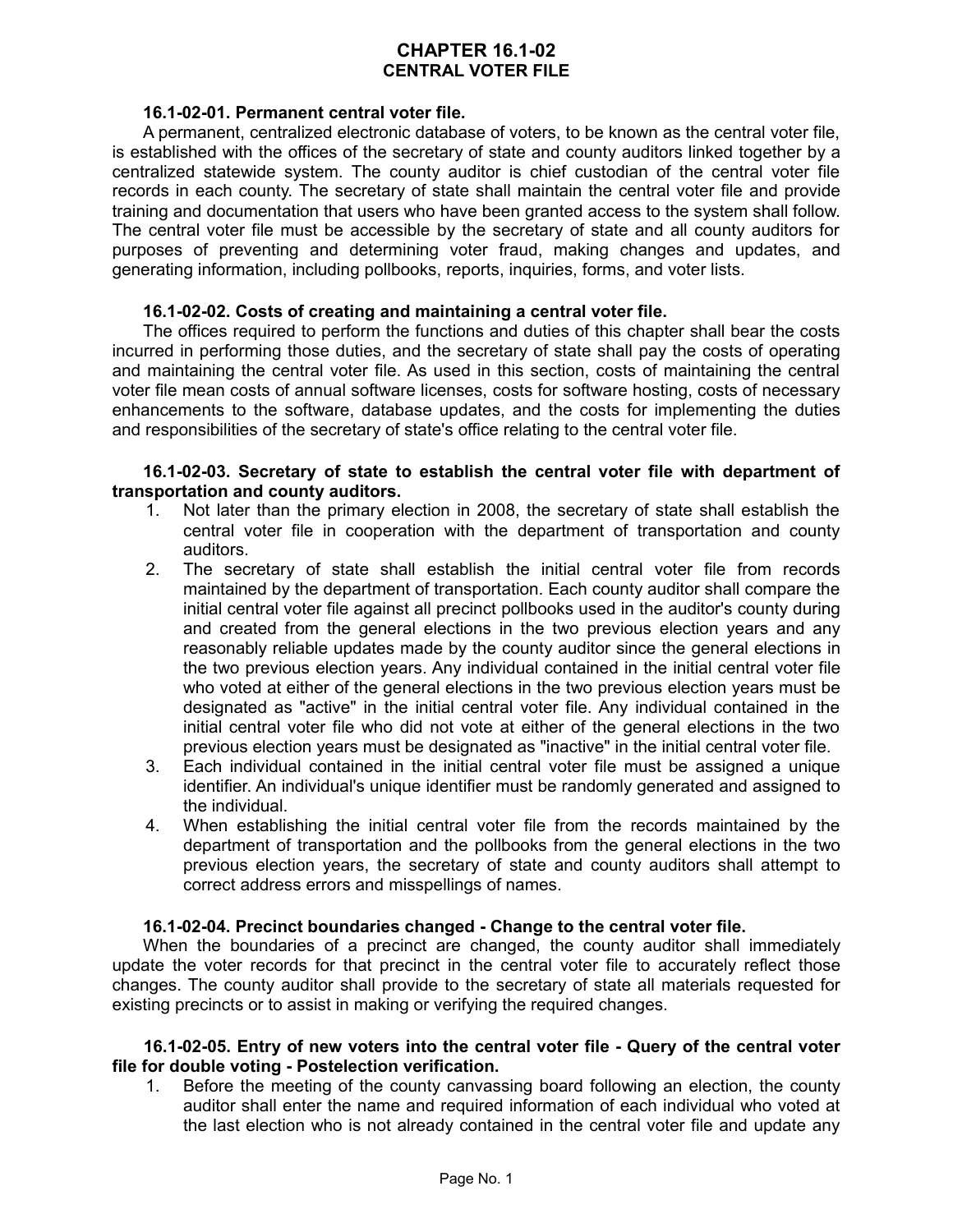required information requested and obtained at the last election for any individual contained in the central voter file.

- 2. The secretary of state, with the assistance of the county auditors, before the meeting of the state canvassing board, shall query the central voter file to determine if any individual voted more than once during the preceding election. The secretary of state shall immediately notify the county auditor and state's attorney in each affected county for further investigation.
- 3. Upon return of any nonforwardable mail from an election official, the county auditor shall ascertain the name and address of that individual. If the individual is no longer at the address recorded in the central voter file, the county auditor shall transfer the voter to the correct precinct in the central voter file or notify the county of the voter's new residence so the voter record can be transferred to the correct county. If a notice mailed at least sixty days after the return of the first nonforwardable mail is also returned by the postal service, the county auditor shall designate the individual as "inactive" in the central voter file.

## **16.1-02-06. Reporting deceased individuals and changes of names - Changes to records in the central voter file.**

- 1. The state health officer shall provide for the regular reporting to the secretary of state the name, address, date of birth, and county of residence, if available, of each individual eighteen years of age or older who has died while maintaining residence in this state since the last report. Within thirty days after receiving a report, the secretary of state shall designate each individual included in the report as "deceased" in the central voter file.
- 2. The state health officer shall provide for the regular reporting to the secretary of state the name, address, date of birth, and county of residence, if available, of each individual eighteen years of age or older whose name was changed by marriage since the last report.
- 3. After receiving notice of death of an individual who has died outside the county, the county auditor shall designate that individual as "deceased" in the central voter file. Notice must be in the form of a printed obituary or a written statement signed by an individual having knowledge of the death of the individual.

### **16.1-02-07. Reporting changes of names - Changes to records in the central voter file.**

The state court administrator shall provide for the regular reporting to the secretary of state the name, address, date of birth, and county of residence, if available, of each individual eighteen years of age or older whose name was changed by divorce or any order or decree of the court since the last report. Any individual who has obtained a protection order under section 14-07.1-03 or who is protected by a disorderly conduct restraining order under section 12.1-31.2-01 must be listed in the central voter file with a "secured active" designation. A "secured active" designation means a record maintained as an active voter for pollbook purposes, but otherwise is an exempt record. The state court administrator or the bureau of criminal investigation shall make available upon request of the secretary of state the name of each individual who has obtained such an order.

**16.1-02-08. Reporting incarcerations - Changes to records in the central voter file.** Repealed by S.L. 2005, ch. 181, § 7.

### **16.1-02-08.1. Reporting incarcerations - Changes to records in the central voter file.**

1. The director of the department of corrections and rehabilitation shall provide a report to the secretary of state, including the name, address, date of birth, date of sentence, effective date of the sentence, and county in which the conviction occurred, if available, of each individual who has been convicted of a felony and incarcerated under the legal and physical custody of the department of corrections and rehabilitation since the last report. The report must be provided every Monday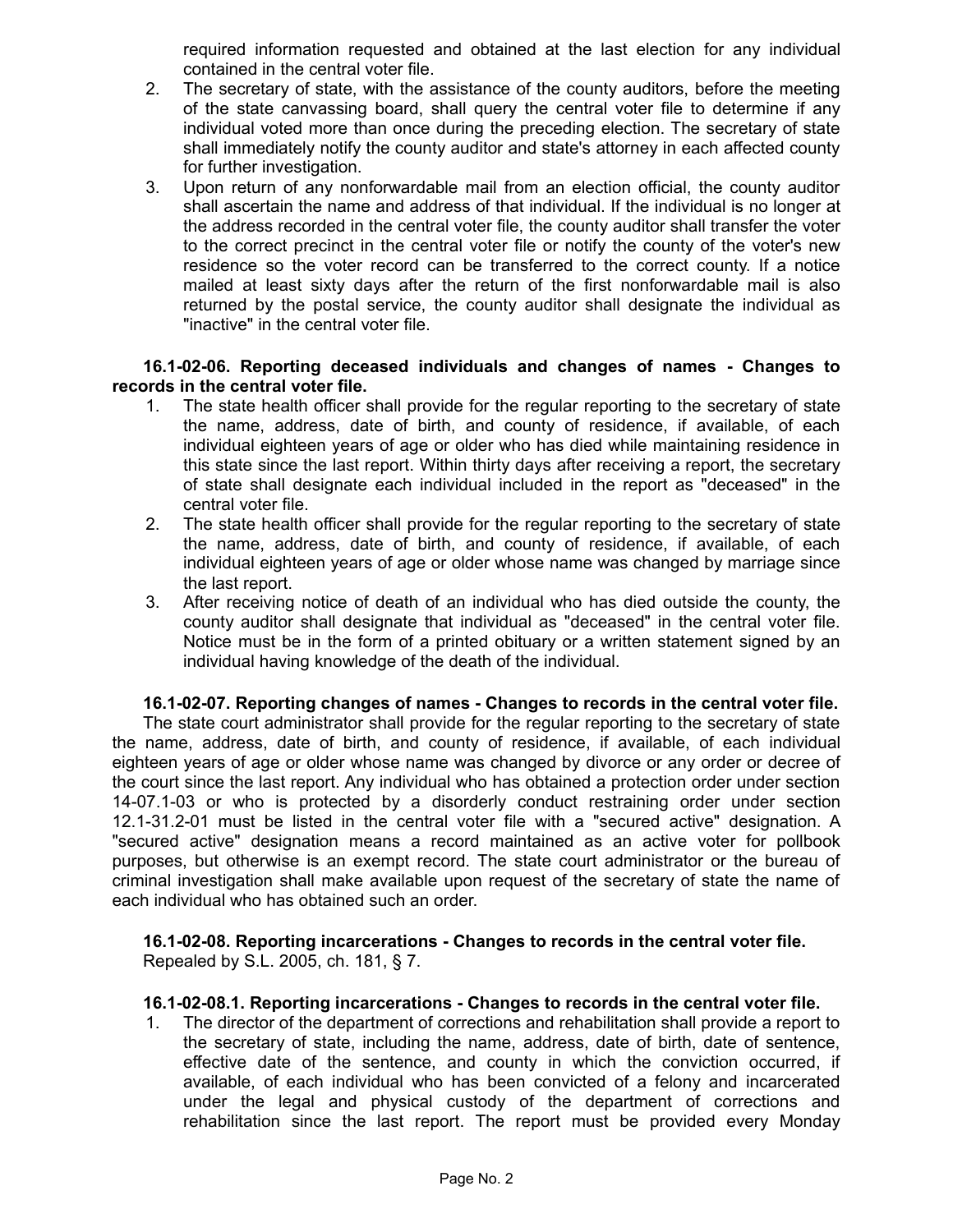morning. The secretary of state shall designate each individual in the report with an ineligible voter status in the central voter file.

- 2. The director of the department of corrections and rehabilitation shall provide a report to the secretary of state, including the name, address, and date of birth, if available, of each individual previously convicted of and incarcerated for a felony whose civil rights have been restored as provided in chapter 12.1-33 since the last report. The report must be provided every Monday morning. The secretary of state shall change the ineligible voter status of the individual in the central voter file to the appropriate status.
- 3. An individual who has been convicted of and incarcerated for a felony and whose civil rights have been restored as provided under chapter 12.1-33 must be allowed to vote if the individual meets the qualifications of an elector under section 16.1-01-04. The county auditor shall change the status of the individual's record in the central voter file as necessary.

## **16.1-02-09. Department of transportation to report updates to the secretary of state.**

The department of transportation shall report regularly to the secretary of state any relevant changes and updates to records maintained by the department of transportation which may require changes and updates to be made to records of individuals contained in the central voter file. The report must include the individual's:

- 1. Complete legal name, including both previous and current names if changed;
- 2. Complete residential address, including both previous and current residential addresses if changed;
- 3. Complete mailing address, including both previous and current mailing addresses if changed;
- 4. Driver's license or nondriver identification number, including both previous and current numbers if changed; and
- 5. Citizenship status, including both previous and current citizenship status if changed.

## **16.1-02-10. Posting voting history - Failure to vote - Individuals designated inactive.**

Before the end of the contest period allowed under section 16.1-16-04, each county auditor shall post the voting history for each individual who voted in the election. After the close of each even-numbered calendar year, the secretary of state shall determine if any individual has not voted during the preceding four years and shall change the status of each such individual to "inactive" in the central voter file. Although not counted in an election, a late absentee ballot from an individual may not be used to designate an individual as "inactive" in the central voter file.

## **16.1-02-11. Secretary of state may adopt rules for the purpose of maintaining the central voter file.**

The secretary of state may adopt rules and procedures according to subsection 3 of section 16.1-01-01 to implement this chapter and to update and maintain the central voter file. The rules may:

- 1. Provide for the establishment and maintenance of a central voter file.
- 2. Provide for the generation and assignment of a unique identifier to each individual contained in the central voter file.
- 3. Provide procedures for entering data into the central voter file.
- 4. Provide for any additional information to be requested of and obtained from an individual which is to be maintained in the central voter file, not already provided by law, but necessary for the proper administration of the central voter file.
- 5. Provide for the exchange of records maintained by the appropriate state and county agencies and officials for receiving regular reports regarding individuals and records of individuals contained in the central voter file.
- 6. Allow each county auditor and the secretary of state to add, modify, and delete information from the central voter file to ensure accurate and up-to-date records.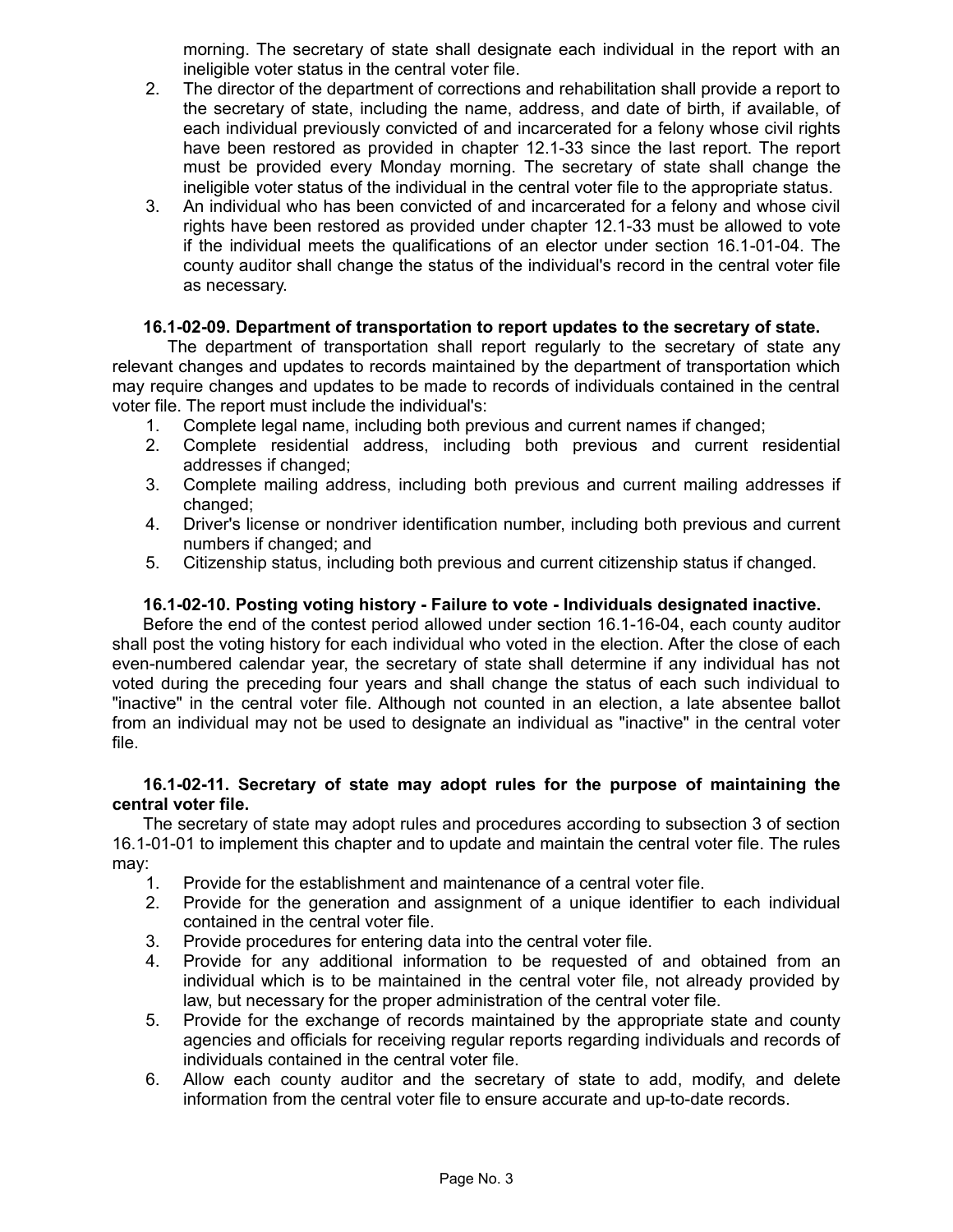- 7. Allow each county auditor and the secretary of state to have access to the central voter file for review, search, and inquiry capabilities.
- 8. Provide security and protection of all information contained in the central voter file and ensure unauthorized access and entry is prohibited.
- 9. Provide a system for each county to identify the precinct to which an individual should be assigned for voting purposes.

# **16.1-02-12. Information contained and maintained in the central voter file.**

The central voter file must contain the following information for each individual included in the file:

- 1. The complete legal name of the individual.
- 2. The complete residential address of the individual.
- 3. The complete mailing address of the individual, if different from the individual's residential address.
- 4. The unique identifier generated and assigned to the individual.
- 5. A status designation of the individual's eligibility to vote in a precinct.
- 6. The county, legislative district, city or township, school district, county commissioner district, if applicable, precinct name, and precinct number in which the individual resides.
- 7. Beginning in 2008, four years of an individual's voting history, if applicable.
- 8. Date of birth.
- 9. The individual's driver's license or nondriver identification card number issued by the department of transportation, or the unique identifier from an official form of identification issued by a tribal government to a tribal member residing in this state.
- 10. Any other information requested of and obtained from the individual deemed necessary by the secretary of state for the proper administration of the central voter file.

## **16.1-02-13. Information contained in pollbooks generated from the central voter file.**

The county auditor shall generate a pollbook for each precinct in the county from the central voter file by the day before an election. With the exception of a record designated "secured active" and the voter's birth date and driver's license or nondriver identification card number issued by the department of transportation, which are exempt records, the precinct pollbooks are open records under section 44-04-18. When providing access to or a copy of a pollbook, the election official administering the election shall redact from the pollbook any voter records designated as secured active along with the voter's date of birth and identification numbers listed on the paper pollbook used in an election. If an electronic pollbook is used, the election official, upon request for a copy of the pollbook, shall generate a list including the allowable information detailed in this section for the individuals who voted in the election. The list provided from an electronic pollbook may be requested by precinct or county. The secretary of state shall prescribe procedures for generating pollbooks and for transporting the pollbooks to the poll clerks for use on election day. Electronic pollbooks may have a secure connection from the polling place to the data maintained in the central voter file to ensure the integrity of the election. Each pollbook generated from the central voter file must contain the following information for each individual contained in the pollbook:

- 1. The complete legal name of the individual.
- 2. The complete residential address of the individual.
- 3. The complete mailing address of the individual, if different from the individual's residential address.
- 4. The unique identifier generated and assigned to the individual.
- 5. The county, legislative district, city or township, school district, county commissioner district, if applicable, precinct name, and precinct number in which the individual resides. A ballot-style code identifying this information may be used in place of the information required by this subsection.
- 6. Any other information requested of and obtained from the individual deemed necessary by the secretary of state for the proper administration of the pollbook.